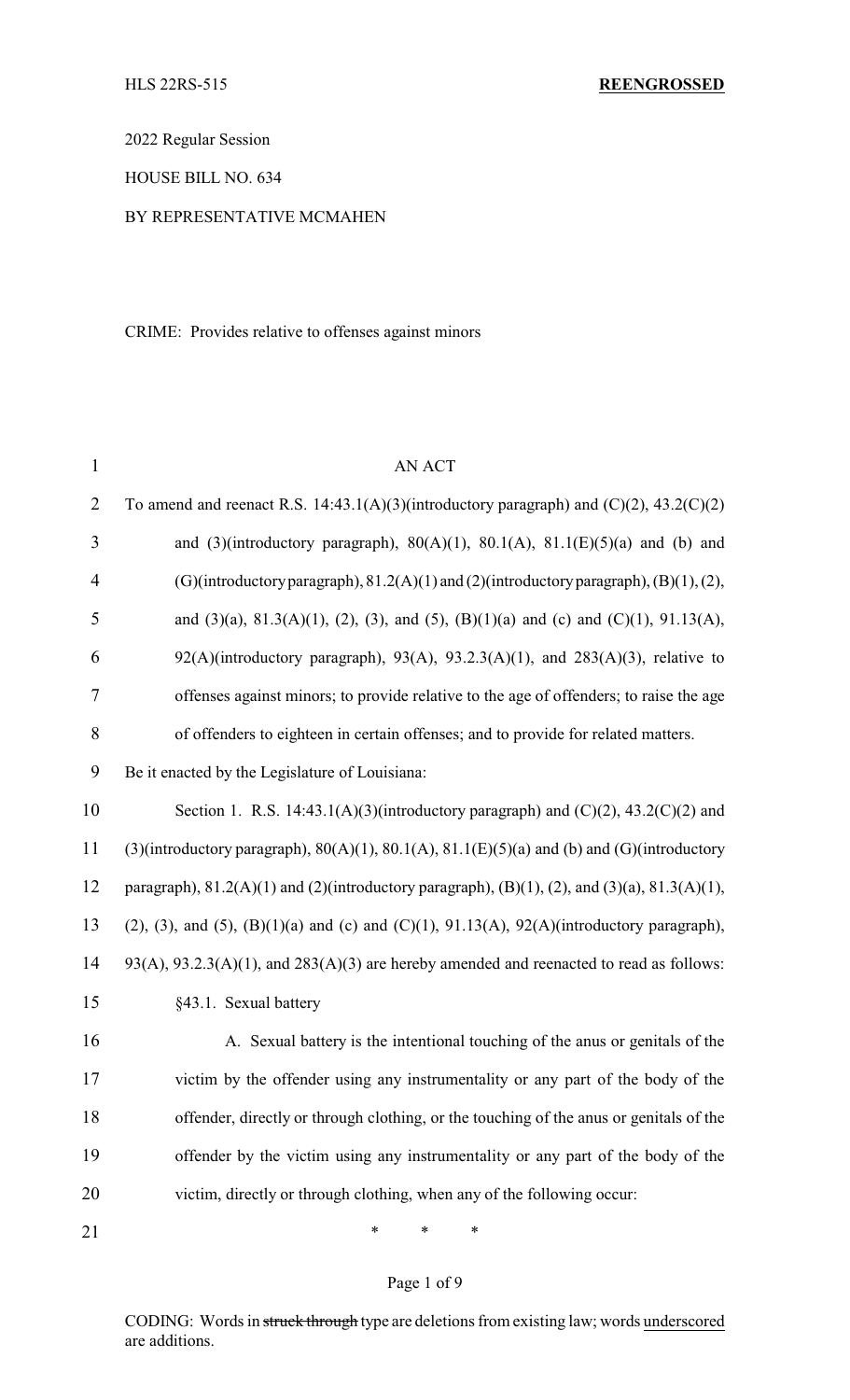| $\mathbf{1}$   | (3) The offender is seventeen eighteen years of age or older and any of the            |
|----------------|----------------------------------------------------------------------------------------|
| $\overline{2}$ | following exist:                                                                       |
| 3              | ∗<br>∗<br>∗                                                                            |
| 4              | C.                                                                                     |
| 5              | ∗<br>∗<br>∗                                                                            |
| 6              | (2) Whoever commits the crime of sexual battery on a victim under the age              |
| 7              | of thirteen years when the offender is seventeen eighteen years of age or older shall  |
| 8              | be punished by imprisonment at hard labor for not less than twenty-five years nor      |
| 9              | more than ninety-nine years. At least twenty-five years of the sentence imposed        |
| 10             | shall be served without benefit of parole, probation, or suspension of sentence.       |
| 11             | ∗<br>*<br>∗                                                                            |
| 12             | §43.2. Second degree sexual battery                                                    |
| 13             | $\ast$<br>∗<br>∗                                                                       |
| 14             | C.                                                                                     |
| 15             | ∗<br>∗<br>∗                                                                            |
| 16             | (2) Whoever commits the crime of second degree sexual battery on a victim              |
| 17             | under the age of thirteen years when the offender is seventeen eighteen years of age   |
| 18             | or older shall be punished by imprisonment at hard labor for not less than twenty-five |
| 19             | years nor more than ninety-nine years. At least twenty-five years of the sentence      |
| 20             | imposed shall be served without benefit of parole, probation, or suspension of         |
| 21             | sentence.                                                                              |
| 22             | (3) Any person who is seventeen eighteen years of age or older who commits             |
| 23             | the crime of second degree sexual battery shall be punished by imprisonment at hard    |
| 24             | labor for not less than twenty-five nor more than ninety-nine years, at least twenty-  |
| 25             | five years of the sentence imposed being served without benefit of parole, probation,  |
| 26             | or suspension of sentence, when any of the following conditions exist:                 |
| 27             | $\ast$<br>$\ast$<br>∗                                                                  |
| 28             | §80. Felony carnal knowledge of a juvenile                                             |
| 29             | A. Felony carnal knowledge of a juvenile is committed when:                            |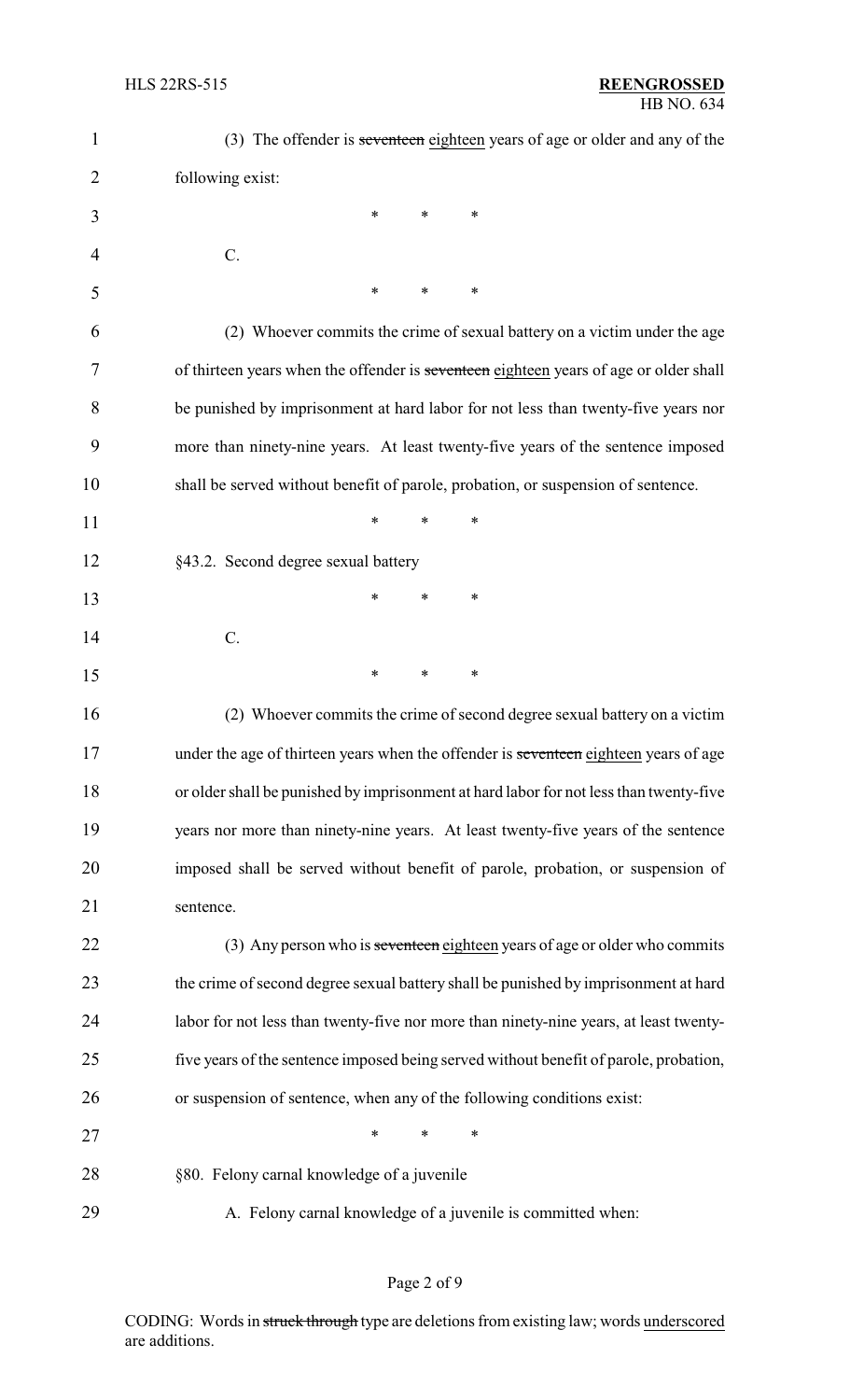| $\mathbf 1$ | (1) A person who is seventeen eighteen years of age or older has sexual                        |
|-------------|------------------------------------------------------------------------------------------------|
| 2           | intercourse, with consent, with a person who is thirteen years of age or older but less        |
| 3           | than seventeen eighteen years of age, when the victim is not the spouse of the                 |
| 4           | offender and when the difference between the age of the victim and the age of the              |
| 5           | offender is four years or greater; or.                                                         |
| 6           | $\ast$<br>*<br>∗                                                                               |
| 7           | §80.1. Misdemeanor carnal knowledge of a juvenile                                              |
| 8           | A. Misdemeanor carnal knowledge of a juvenile is committed when a person                       |
| 9           | who is seventeen eighteen years of age or older has sexual intercourse, with consent,          |
| 10          | with a person who is thirteen years of age or older but less than seventeen eighteen           |
| 11          | years of age, when the victim is not the spouse of the offender, and when the                  |
| 12          | difference between the age of the victim and age of the offender is greater than two           |
| 13          | years, but less than four years.                                                               |
| 14          | $\ast$<br>∗<br>∗                                                                               |
| 15          | §81.1. Pornography involving juveniles                                                         |
| 16          | ∗<br>*<br>∗                                                                                    |
| 17          | Ε.                                                                                             |
| 18          | $\ast$<br>∗<br>∗                                                                               |
| 19          | Whoever commits the crime of pornography involving juveniles<br>(5)(a)                         |
| 20          | punishable by the provisions of Paragraph $(1)$ , $(2)$ , or $(3)$ of this Subsection when the |
| 21          | victim is under the age of thirteen years and the offender is seventeen eighteen years         |
| 22          | of age or older shall be punished by imprisonment at hard labor for not less than              |
| 23          | one-half the longest term nor more than twice the longest term of imprisonment                 |
| 24          | provided in Paragraphs $(1)$ , $(2)$ , and $(3)$ of this Subsection. The sentence imposed      |
| 25          | shall be served without benefit of parole, probation, or suspension of sentence.               |
| 26          | Whoever commits the crime of pornography involving juveniles<br>(b)                            |
| 27          | punishable by the provisions of Paragraph (4) of this Subsection when the victim is            |
| 28          | under the age of thirteen years, and the offender is seventeen eighteen years of age           |
| 29          | or older, shall be punished by imprisonment at hard labor for not less than twenty-            |
|             |                                                                                                |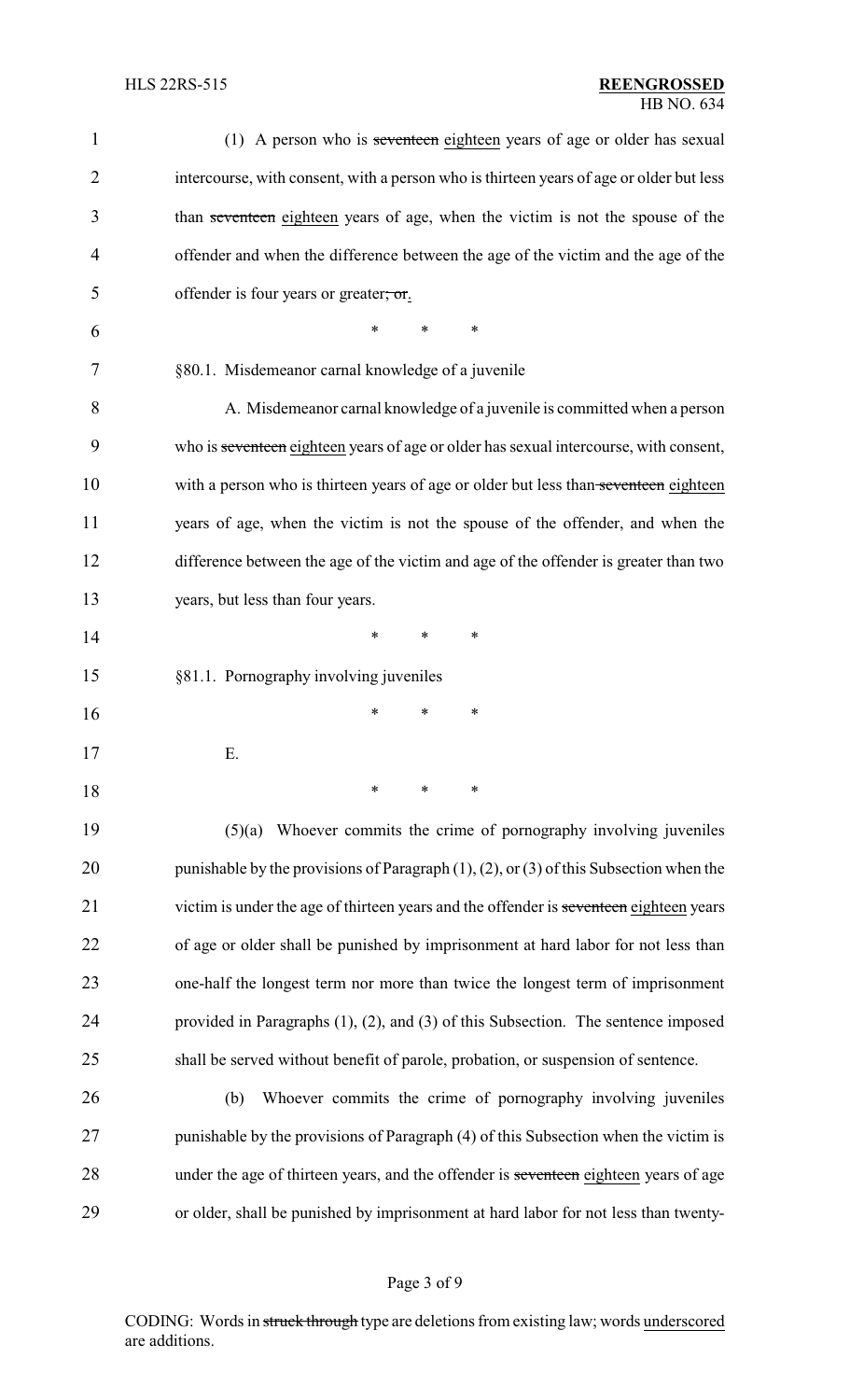five years nor more than ninety-nine years. At least twenty-five years of the sentence imposed shall be served without benefit of parole, probation, or suspension of sentence. 4 \* \* \* \* G. In prosecutions for violations of this Section, the trier of fact may determine, utilizing the following factors, whether or not the person displayed or depicted in any photograph, videotape, film, or other video reproduction introduced in evidence was under the age of seventeen eighteen years at the time of filming or recording: \* \* \* 11 §81.2. Molestation of a juvenile or a person with a physical or mental disability A.(1) Molestation of a juvenile is the commission by anyone over the age of seventeen of any lewd or lascivious act upon the person or in the presence of any 14 child under the age of seventeen eighteen, where there is an age difference of greater than two years between the two persons, with the intention of arousing or gratifying 16 the sexual desires of either person, by the use of force, violence, duress, menace, psychological intimidation, threat of great bodily harm, or by the use of influence by virtue of a position of control or supervision over the juvenile. Lack of knowledge of the juvenile's age shall not be a defense. (2) Molestation of a person with a physical or mental disability is the 21 commission by anyone over the age of seventeen eighteen of any lewd or lascivious act upon the victim or in the presence of any victim with the intention of arousing or gratifying the sexual desires of either person, by the use of force, violence, duress, menace, psychological intimidation, threat of great bodily harm, or by the use of influence by virtue of a position of control or supervision over the victim, when any of the following conditions exist: 27 \* \* \* \* 28 B.(1) Whoever commits the crime of molestation of a juvenile, when the 29 victim is thirteen years of age or older but has not yet attained the age of seventeen

### Page 4 of 9

CODING: Words in struck through type are deletions from existing law; words underscored are additions.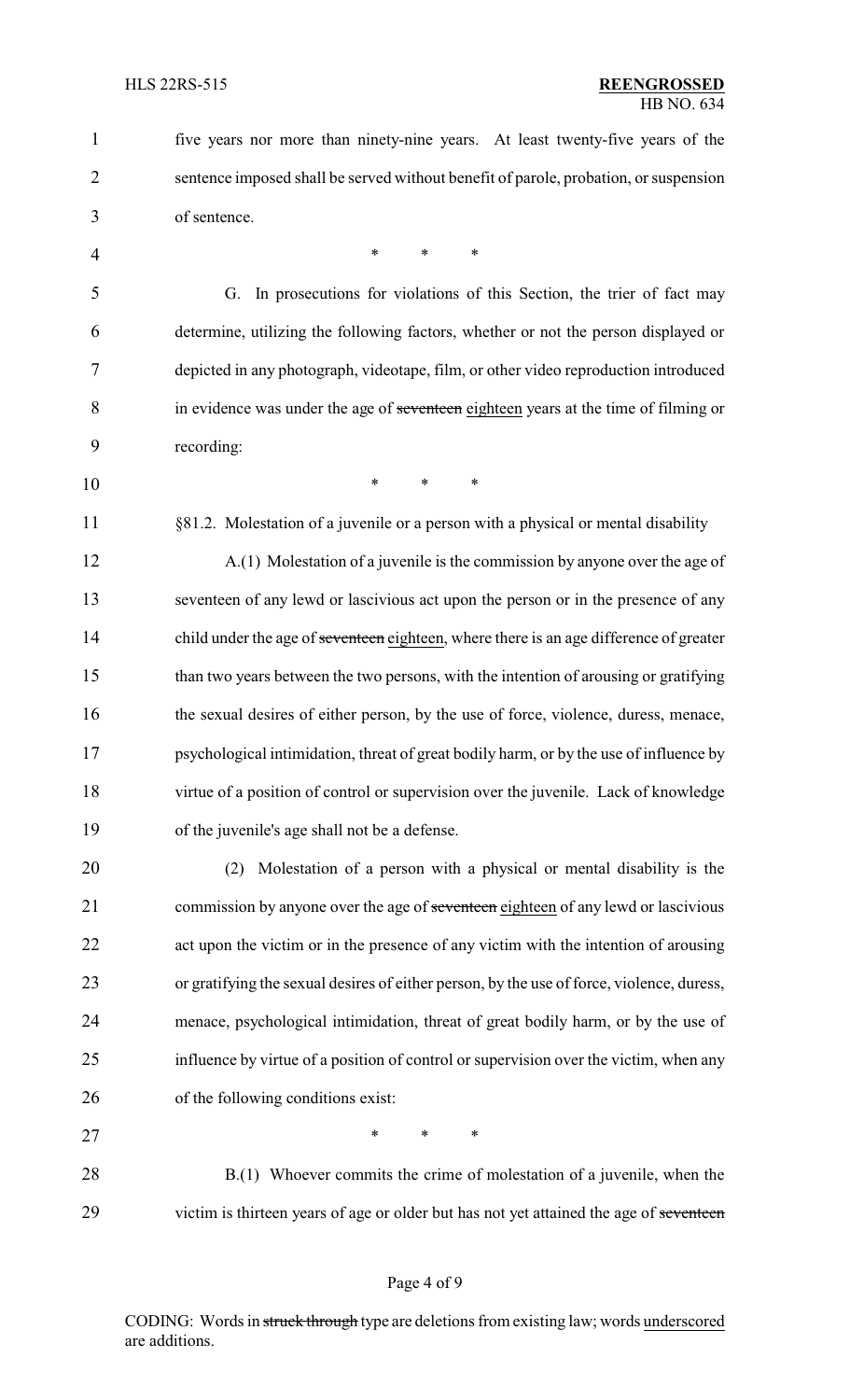eighteen, shall be fined not more than five thousand dollars, or imprisoned, with or without hard labor, for not less than five nor more than ten years, or both. The defendant shall not be eligible to have his conviction set aside or his prosecution dismissed in accordance with the provisions of Code of Criminal Procedure Article 893.

 (2) Whoever commits the crime of molestation of a juvenile, when the victim 7 is thirteen years of age or older but has not yet attained the age of seventeen eighteen, and when the offender has control or supervision over the juvenile, shall be fined not more than ten thousand dollars, or imprisoned, with or without hard labor, for not less than five nor more than twenty years, or both. The defendant shall not be eligible to have his conviction set aside or his prosecution dismissed in accordance with Code of Criminal Procedure Article 893.

 (3)(a) Whoever commits the crime of molestation of a juvenile, when the 14 victim is thirteen years of age or older but has not yet attained the age of seventeen eighteen, and when the offender is an educator of the juvenile, shall be fined not more than ten thousand dollars, or imprisoned, with or without hard labor, for not less than five nor more than forty years, or both. At least five years of the sentence imposed shall be without the benefit of parole, probation, or suspension of sentence, and the defendant shall not be eligible to have his conviction set aside or his prosecution dismissed in accordance with Code of Criminal Procedure Article 893.

21 \* \* \* \*

§81.3. Computer-aided solicitation of a minor

 A.(1) Computer-aided solicitation of a minor is committed when a person 24 seventeen eighteen years of age or older knowingly contacts or communicates, through the use of electronic textual communication, with a person who has not yet 26 attained the age of seventeen eighteen where there is an age difference of greater 27 than two years, or a person reasonably believed to have not yet attained the age of 28 seventeen eighteen and reasonably believed to be at least two years younger, for the purpose of or with the intent to persuade, induce, entice, or coerce the person to

### Page 5 of 9

CODING: Words in struck through type are deletions from existing law; words underscored are additions.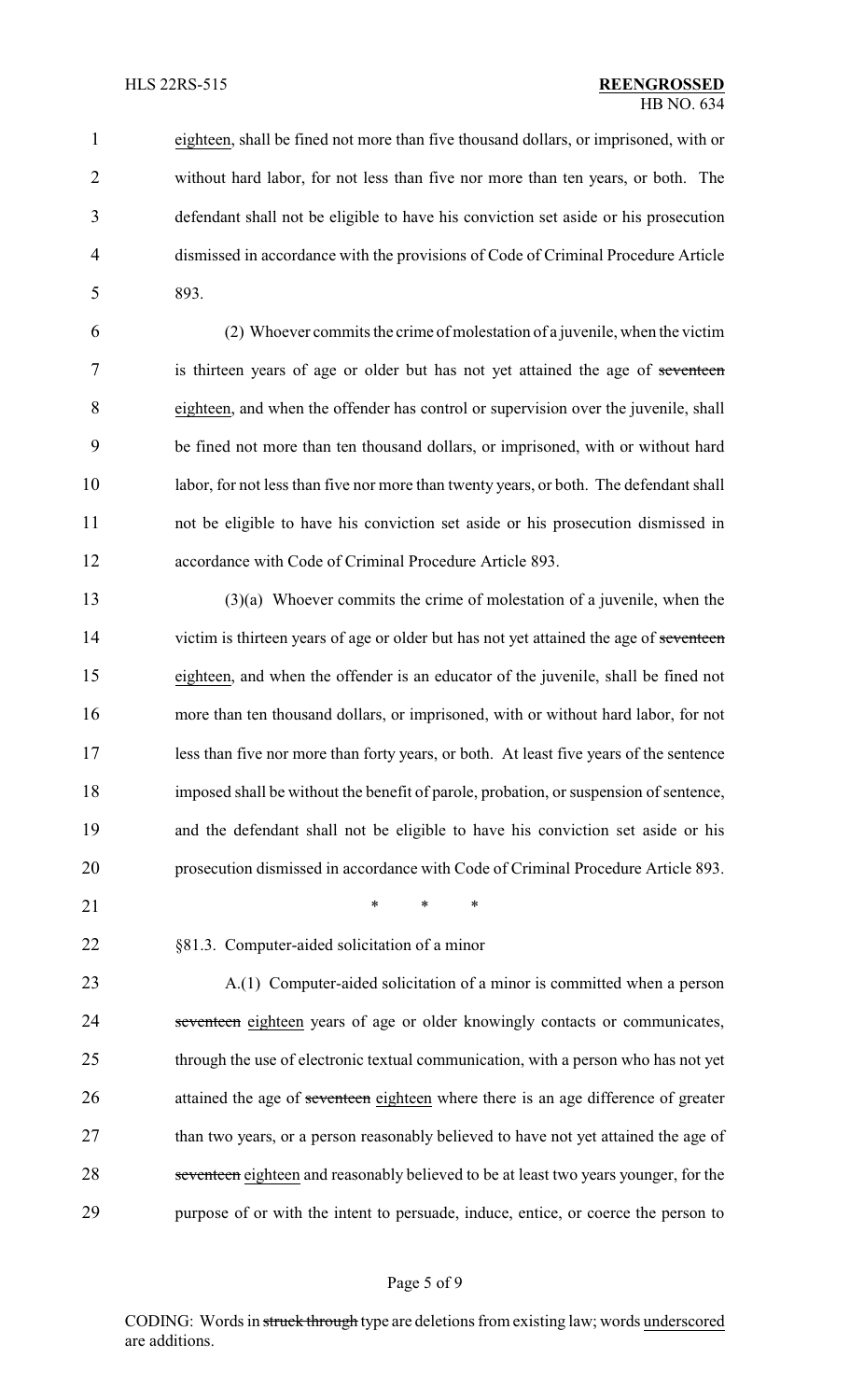1 engage or participate in sexual conduct or a crime of violence as defined in R.S. 2 14:2(B), or with the intent to engage or participate in sexual conduct in the presence 3 of the person who has not yet attained the age of seventeen eighteen, or person 4 reasonably believed to have not yet attained the age of seventeen eighteen.

 (2) It shall also be a violation of the provisions of this Section when a person seventeen eighteen years of age or older knowingly contacts or communicates, through the use of electronic textual communication, with a person who has not yet 8 attained the age of seventeen eighteen where there is an age difference of greater than two years, or a person reasonably believed to have not yet attained the age of seventeen eighteen and reasonably believed to be at least two years younger, for the 11 purpose of or with the intent to arrange for any third party to engage in any of the conduct proscribed by the provisions of Paragraph (1) of this Subsection.

13 (3) It shall also be a violation of the provisions of this Section when a person 14 seventeen eighteen years of age or older knowingly contacts or communicates, 15 through the use of electronic textual communication, with a person who has not yet 16 attained the age of seventeen eighteen, or a person reasonably believed to have not 17 yet attained the age of seventeen eighteen, for the purpose of recruiting, enticing, or 18 coercing the person to engage in commercial sexual activity.

19 \* \* \*

20 (5) It shall also be a violation of the provisions of this Section when a person 21 seventeen eighteen years of age or older knowingly uses another individual who is 22 seventeen eighteen years of age or older to contact or communicate with a person 23 who has not yet attained the age of seventeen eighteen and there is an age difference 24 of greater than two years between the person contacted and the offender or a person 25 reasonably believed to have not yet attained the age of seventeen eighteen and 26 reasonably believed to be at least two years younger than the offender, for the 27 purpose of or with the intent to engage in any of the conduct proscribed by Paragraph 28 (1) of this Subsection.

#### Page 6 of 9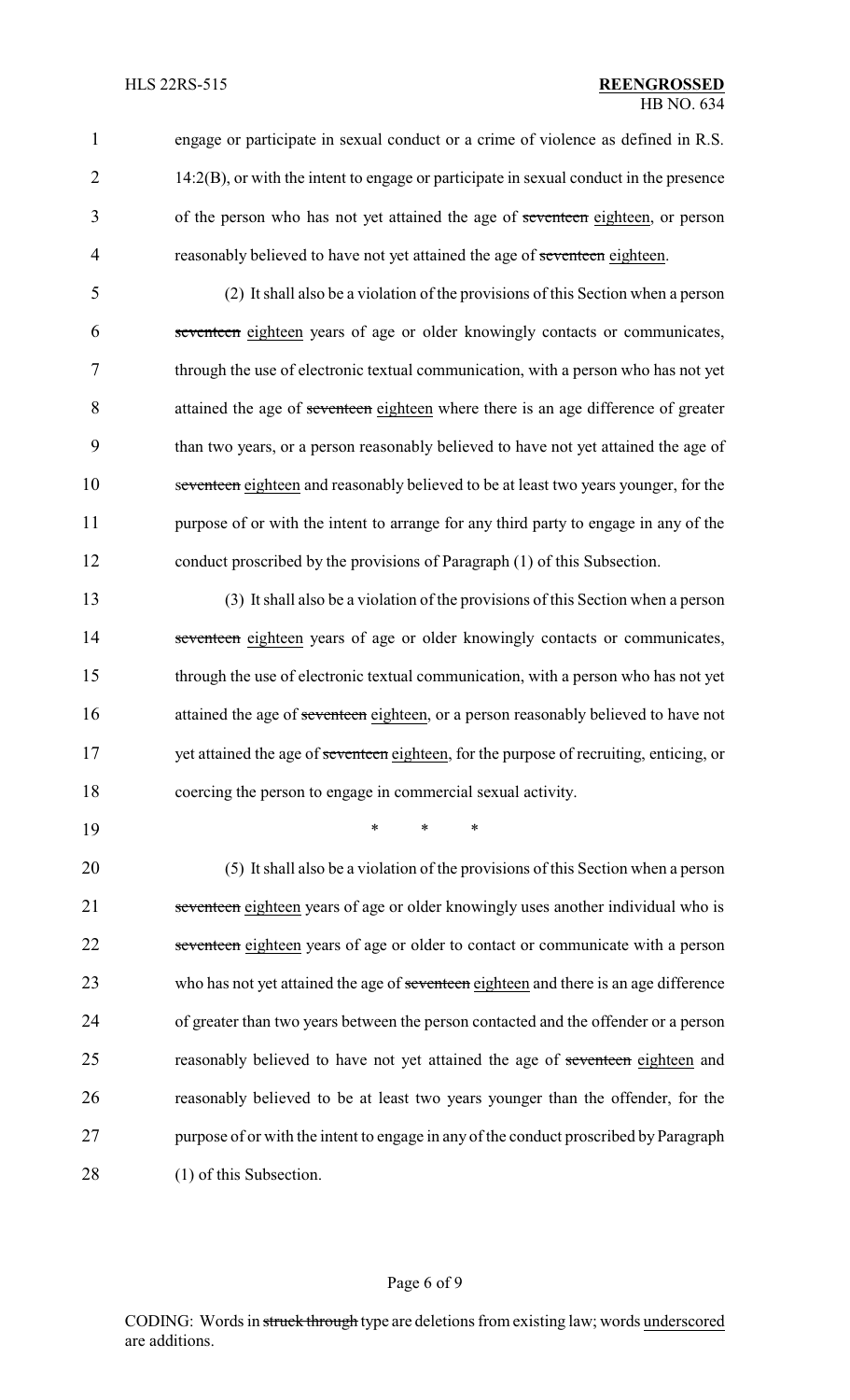| 1              | $B(1)(a)$ Whoever violates the provisions of this Section when the victim is            |
|----------------|-----------------------------------------------------------------------------------------|
| $\overline{2}$ | thirteen years of age or more but has not attained the age of seventeen eighteen shall  |
| 3              | be fined not more than ten thousand dollars and shall be imprisoned at hard labor for   |
| 4              | not less than five years nor more than ten years, without benefit of parole, probation, |
| 5              | or suspension of sentence.                                                              |
| 6              | $\ast$<br>*<br>*                                                                        |
| 7              | (c) Whoever violates the provisions of this Section, when the victim is a               |
| 8              | person reasonably believed to have not yet attained the age of seventeen eighteen,      |
| 9              | shall be fined not more than ten thousand dollars and shall be imprisoned at hard       |
| 10             | labor for not less than two years nor more than ten years, without benefit of parole,   |
| 11             | probation, or suspension of sentence.                                                   |
| 12             | *<br>*<br>∗                                                                             |
| 13             | $C(1)$ It shall not constitute a defense to a prosecution brought pursuant to           |
| 14             | this Section that the person reasonably believed to be under the age of seventeen       |
| 15             | eighteen is actually a law enforcement officer or peace officer acting in his official  |
| 16             | capacity.                                                                               |
| 17             | ∗<br>∗<br>∗                                                                             |
| 18             | §91.13. Illegal use of controlled dangerous substances in the presence of persons       |
| 19             | under seventeen eighteen years of age                                                   |
| 20             | A. It shall be unlawful for any person over the age of seventeen eighteen,              |
| 21             | while in the presence of any person under the age of seventeen eighteen and when        |
| 22             | there is an age difference of greater than two years between the two persons, to use,   |
| 23             | consume, possess, or distribute any controlled dangerous substance in violation of      |
| 24             | the Uniform Controlled Dangerous Substances Act.                                        |
| 25             | ∗<br>*<br>*                                                                             |
| 26             | §92. Contributing to the delinquency of juveniles                                       |
| 27             | A. Contributing to the delinquency of juveniles is the intentional enticing,            |
| 28             | aiding, soliciting, or permitting, by anyone over the age of seventeen, of any child    |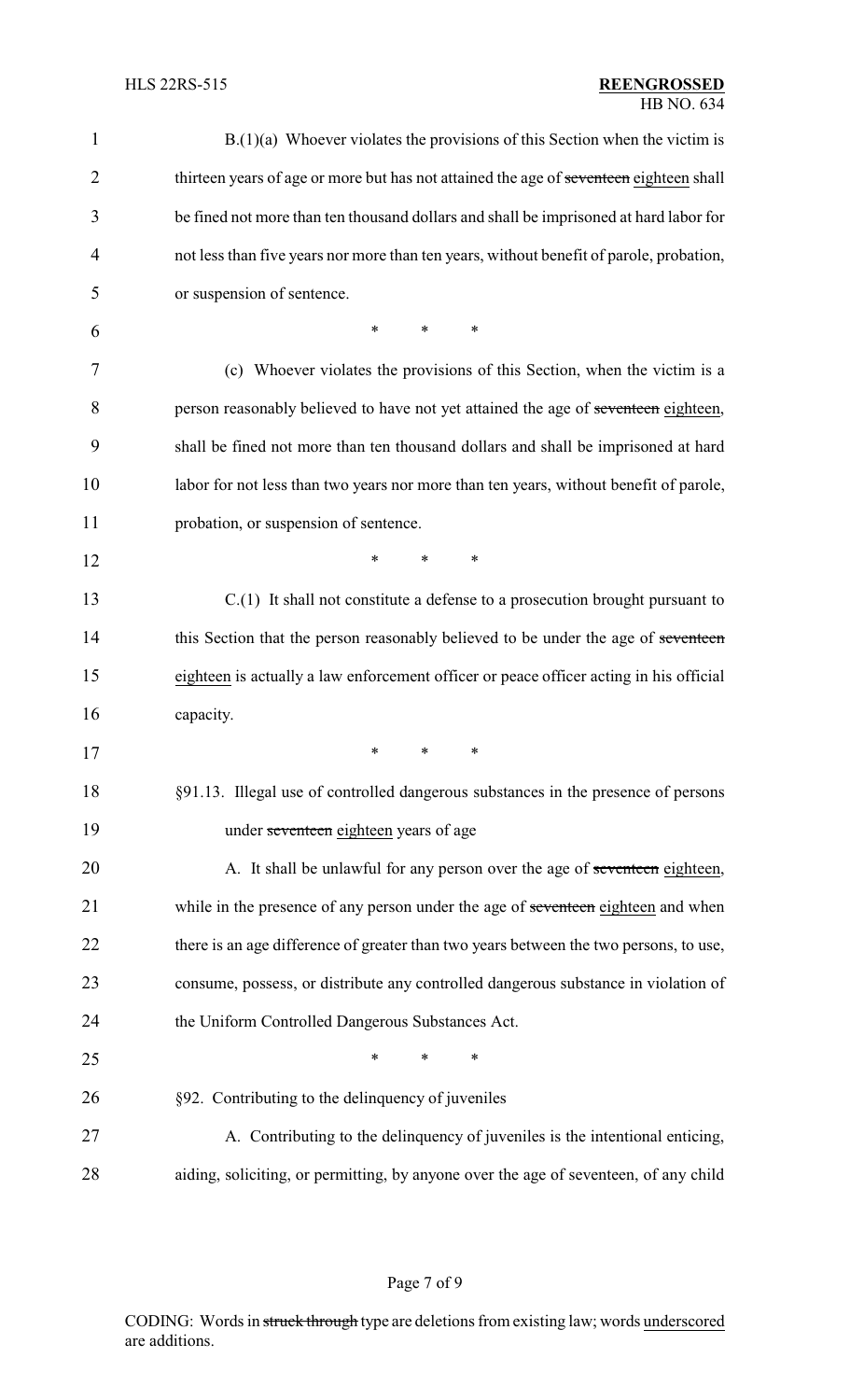| 1              | under the age of seventeen eighteen, and no exception shall be made for a child who   |
|----------------|---------------------------------------------------------------------------------------|
| $\overline{2}$ | may be emancipated by marriage or otherwise, to:                                      |
| 3              | *<br>*<br>$\ast$                                                                      |
| $\overline{4}$ | §93. Cruelty to juveniles                                                             |
| 5              | A. Cruelty to juveniles is:                                                           |
| 6              | The intentional or criminally negligent mistreatment or neglect by<br>(1)             |
| 7              | anyone seventeen eighteen years of age or older of any child under the age of         |
| 8              | seventeen eighteen whereby unjustifiable pain or suffering is caused to said child.   |
| 9              | Lack of knowledge of the child's age shall not be a defense; or.                      |
| 10             | (2) The intentional or criminally negligent exposure by anyone seventeen              |
| 11             | eighteen years of age or older of any child under the age of seventeen eighteen to a  |
| 12             | clandestine laboratory operation as defined by R.S. 40:983 in a situation where it is |
| 13             | foreseeable that the child may be physically harmed. Lack of knowledge of the         |
| 14             | child's age shall not be a defense.                                                   |
| 15             | (3) The intentional or criminally negligent allowing of any child under the           |
| 16             | age of seventeen eighteen years by any person over the age of seventeen eighteen      |
| 17             | years to be present during the manufacturing, distribution, or purchasing or          |
| 18             | attempted manufacturing, distribution, or purchasing of a controlled dangerous        |
| 19             | substance in violation of the Uniform Controlled Dangerous Substances Law. Lack       |
| 20             | of knowledge of the child's age shall not be a defense.                               |
| 21             | *<br>*<br>$\ast$                                                                      |
| 22             | §93.2.3. Second degree cruelty to juveniles                                           |
| 23             | A.(1) Second degree cruelty to juveniles is the intentional or criminally             |
| 24             | negligent mistreatment or neglect by anyone over the age of seventeen to any child    |
| 25             | under the age of seventeen eighteen which causes serious bodily injury or             |
| 26             | neurological impairment to that child.                                                |
| 27             | *<br>*<br>∗                                                                           |
|                |                                                                                       |

# Page 8 of 9